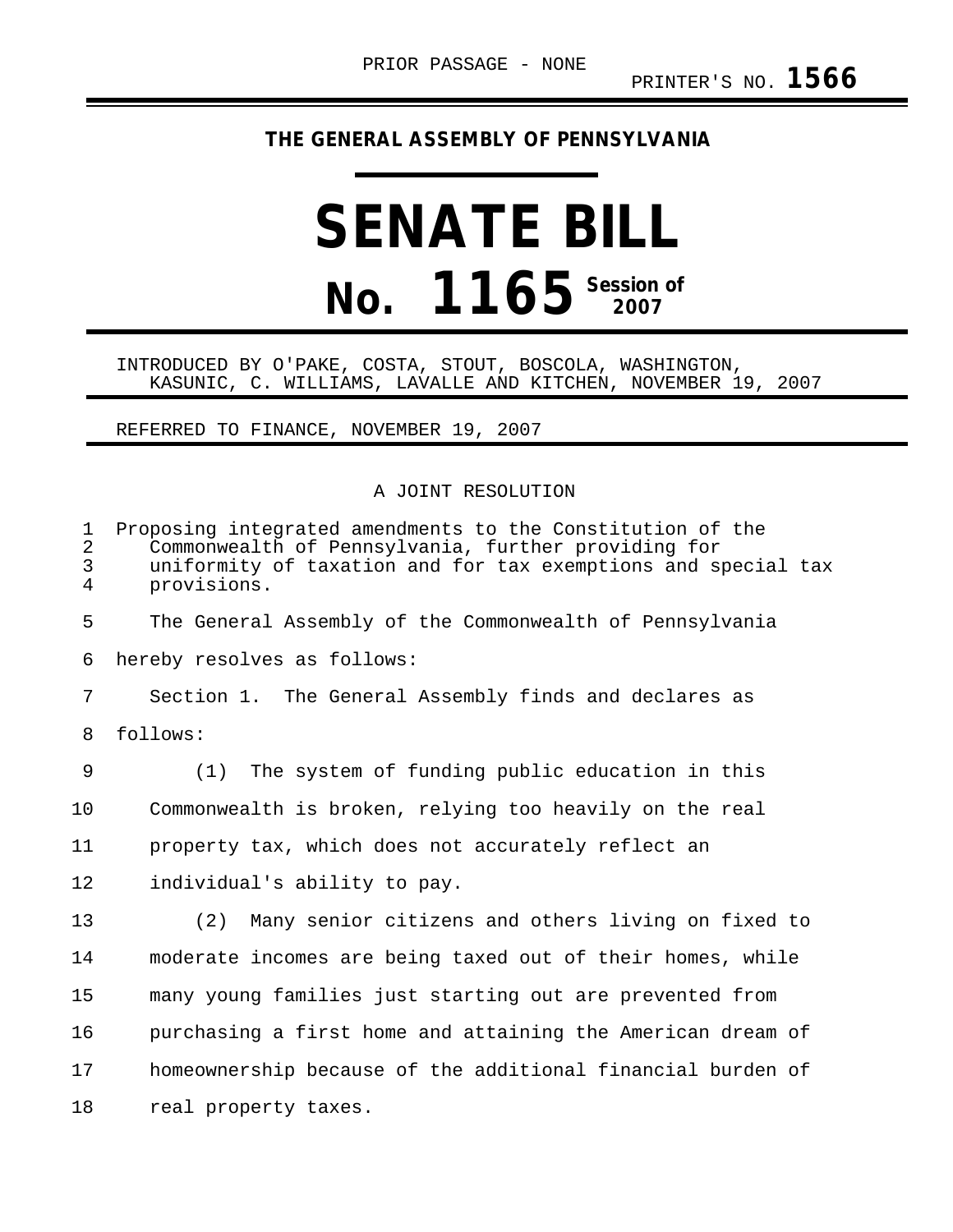1 (3) Of all the real property taxes imposed by political 2 subdivisions, the homeowner school property tax represents 3 the greatest burden and an extreme financial hardship for too 4 many of our citizens.

5 (4) The Constitution currently prohibits the General 6 Assembly from eliminating property taxes on homestead 7 property only and from imposing a graduated personal income 8 tax.

9 (5) This constitutional amendment is intended to seek 10 voter approval to eliminate the ability of school districts 11 to impose real estate taxes on homestead property and to 12 replace that revenue with funds derived from other sources. 13 These sources include the imposition of a graduated income 14 tax to be used solely to fund homestead property tax 15 elimination.

16 (6) The Commonwealth is in the midst of a property tax 17 crisis that needs to be addressed. The citizens of this 18 Commonwealth, especially the children, deserve quality 19 schools that provide quality educations. However, these needs 20 must be funded through an equitable system of taxation which 21 does not rely on the taxing of homestead property. 22 Section 2. The following integrated amendments to the 23 Constitution of Pennsylvania are proposed in accordance with 24 Article XI:

25 (1) That section 1 of Article VIII be amended to read: 26 § 1. Uniformity of taxation.

27 [All] (a) Except as provided in subsection (b), all taxes 28 shall be uniform, upon the same class of subjects, within the 29 territorial limits of the authority levying the tax, and shall 30 be levied and collected under general laws.

20070S1165B1566 - 2 -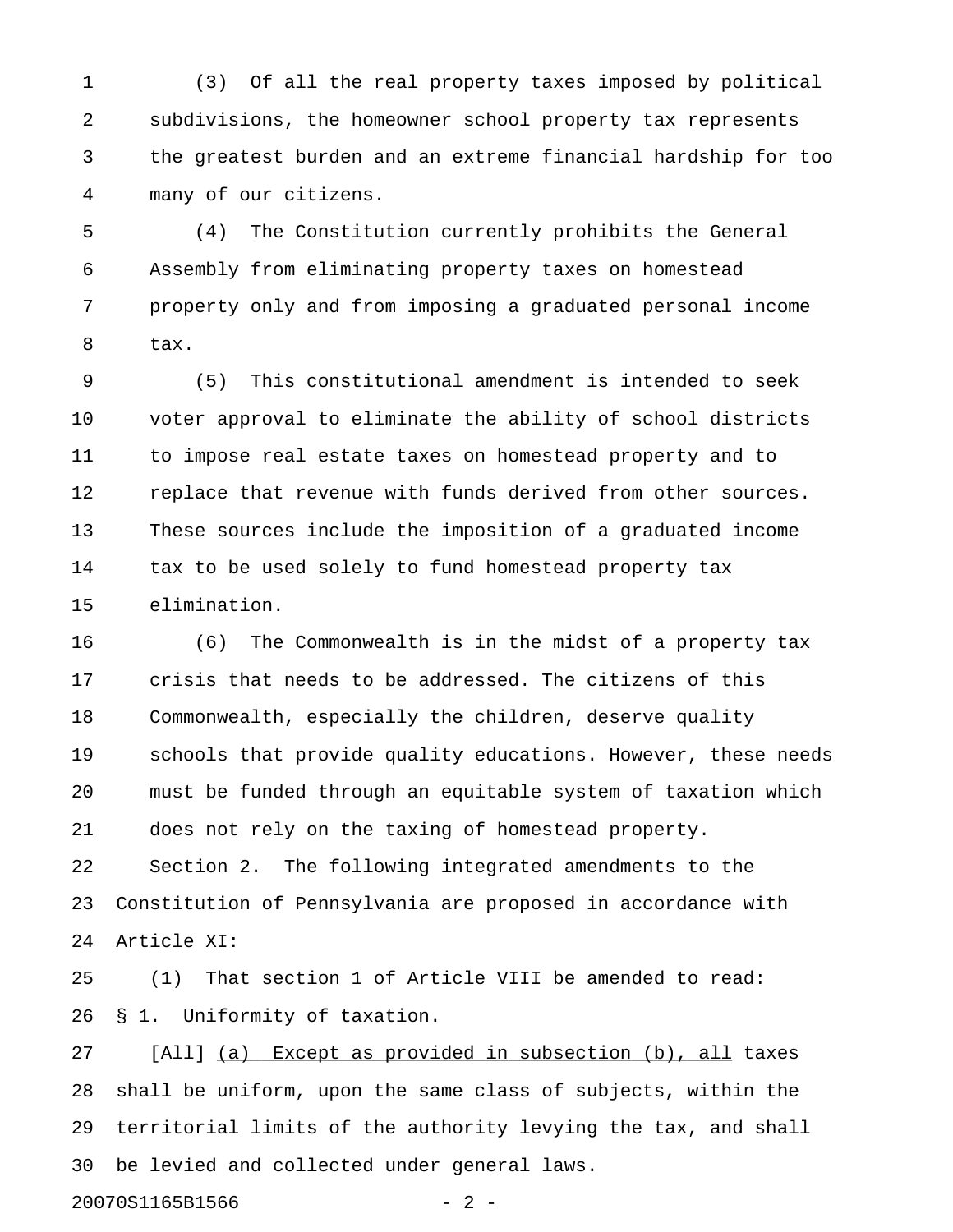1 (b) Any school district levying a tax on real property shall 2 be prohibited from levying the tax on homestead property for 3 taxable years beginning after the last day of the fiscal year in 4 which this subsection is ratified.

5 (2) That section 2(b) of Article VIII be amended to read: 6 § 2. Exemptions and special provisions.

7 \* \* \*

8 (b) The General Assembly may, by law:

9 (i) Establish standards and qualifications for private 10 forest reserves, agricultural reserves, and land actively 11 devoted to agricultural use, and make special provision for the 12 taxation thereof;

13 (ii) Establish as a class or classes of subjects of taxation 14 the property or privileges of persons who, because of age, 15 disability, infirmity or poverty are determined to be in need of 16 tax exemption or of special tax provisions, and for any such 17 class or classes, uniform standards and qualifications. The 18 Commonwealth, or any other taxing authority, may adopt or employ 19 such class or classes and standards and qualifications, and 20 except as herein provided may impose taxes, grant exemptions, or 21 make special tax provisions in accordance therewith. No 22 exemption or special provision shall be made under this clause 23 with respect to taxes upon the sale or use of personal property, 24 and no exemption from any tax upon real property shall be 25 granted by the General Assembly under this clause unless the 26 General Assembly shall provide for the reimbursement of local 27 taxing authorities by or through the Commonwealth for revenue 28 losses occasioned by such exemption;

29 (iii) Establish standards and qualifications by which local 30 taxing authorities may make uniform special tax provisions 20070S1165B1566 - 3 -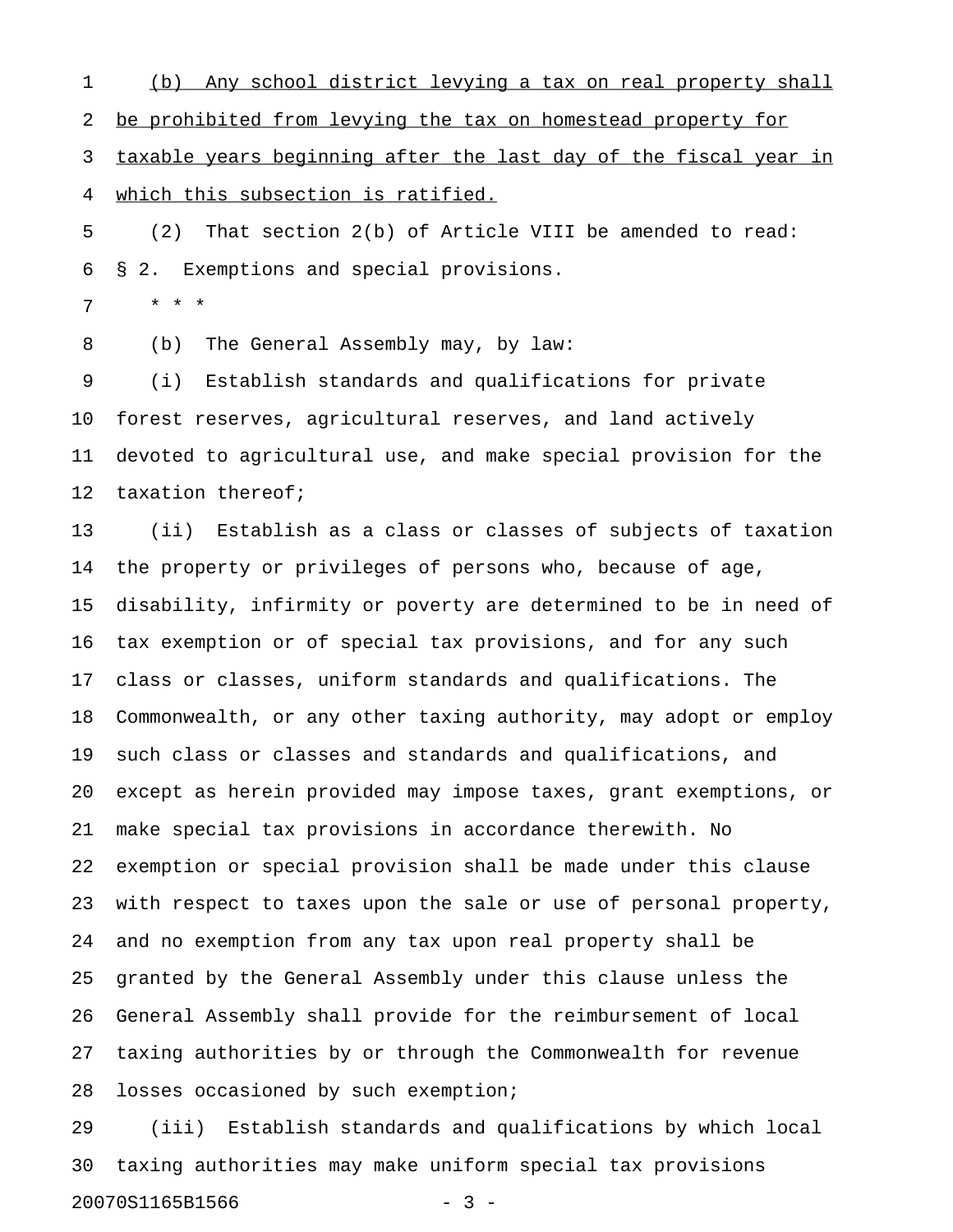1 applicable to a taxpayer for a limited period of time to 2 encourage improvement of deteriorating property or areas by an 3 individual, association or corporation, or to encourage 4 industrial development by a non-profit corporation; and 5 (iv) Make special tax provisions on any increase in value of 6 real estate resulting from residential construction. Such 7 special tax provisions shall be applicable for a period not to 8 exceed two years.

9 (v) Establish standards and qualifications by which local 10 taxing authorities in counties of the first and second class may 11 make uniform special real property tax provisions applicable to 12 taxpayers who are longtime owner-occupants as shall be defined 13 by the General Assembly of residences in areas where real 14 property values have risen markedly as a consequence of the 15 refurbishing or renovating of other deteriorating residences or 16 the construction of new residences.

17 (vi) Authorize local taxing authorities to exclude from 18 taxation an amount based on the assessed value of homestead 19 property. The exclusions authorized by this clause shall not 20 exceed one-half of the median assessed value of all homestead 21 property within a local taxing jurisdiction. A local taxing 22 authority may not increase the millage rate of its tax on real 23 property to pay for these exclusions.

24 (vii) For purposes of funding the elimination of school 25 district real estate taxes on homestead property, establish 26 nonuniform rates of taxation for any tax levied on personal 27 income, increasing in proportion to the level of personal 28 income.

29 \* \* \*

30 Section 3. (a) Upon the first passage by the General 20070S1165B1566 - 4 -